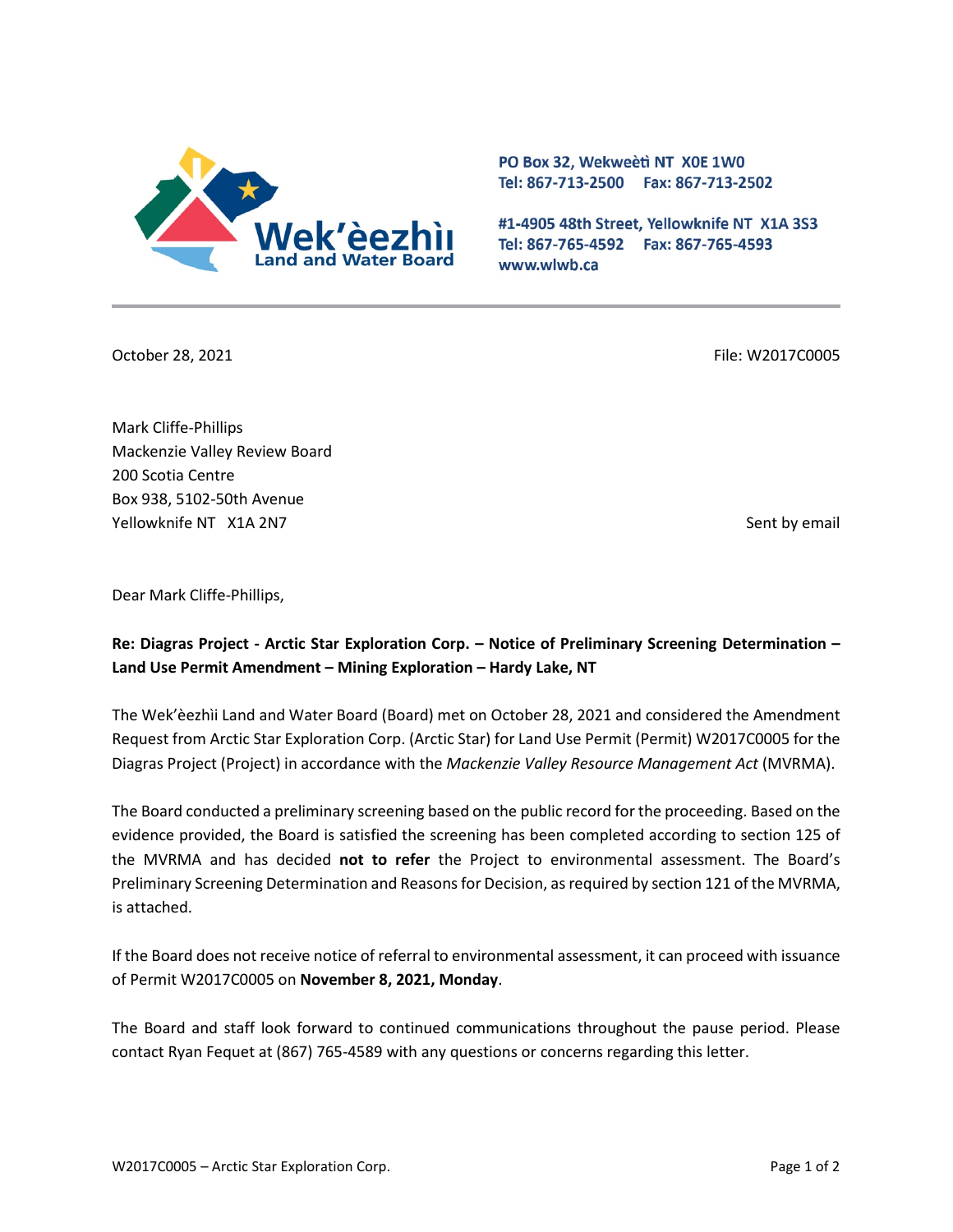Yours sincerely,

Mry Mart

Mason Mantla Chair, Wek'èezhìi Land and Water Board

- BCC'd to: Wek'èezhìi Distribution List Dave Kelsch, Arctic Star
- Attached: Preliminary Screening Determination and Reasons for Decision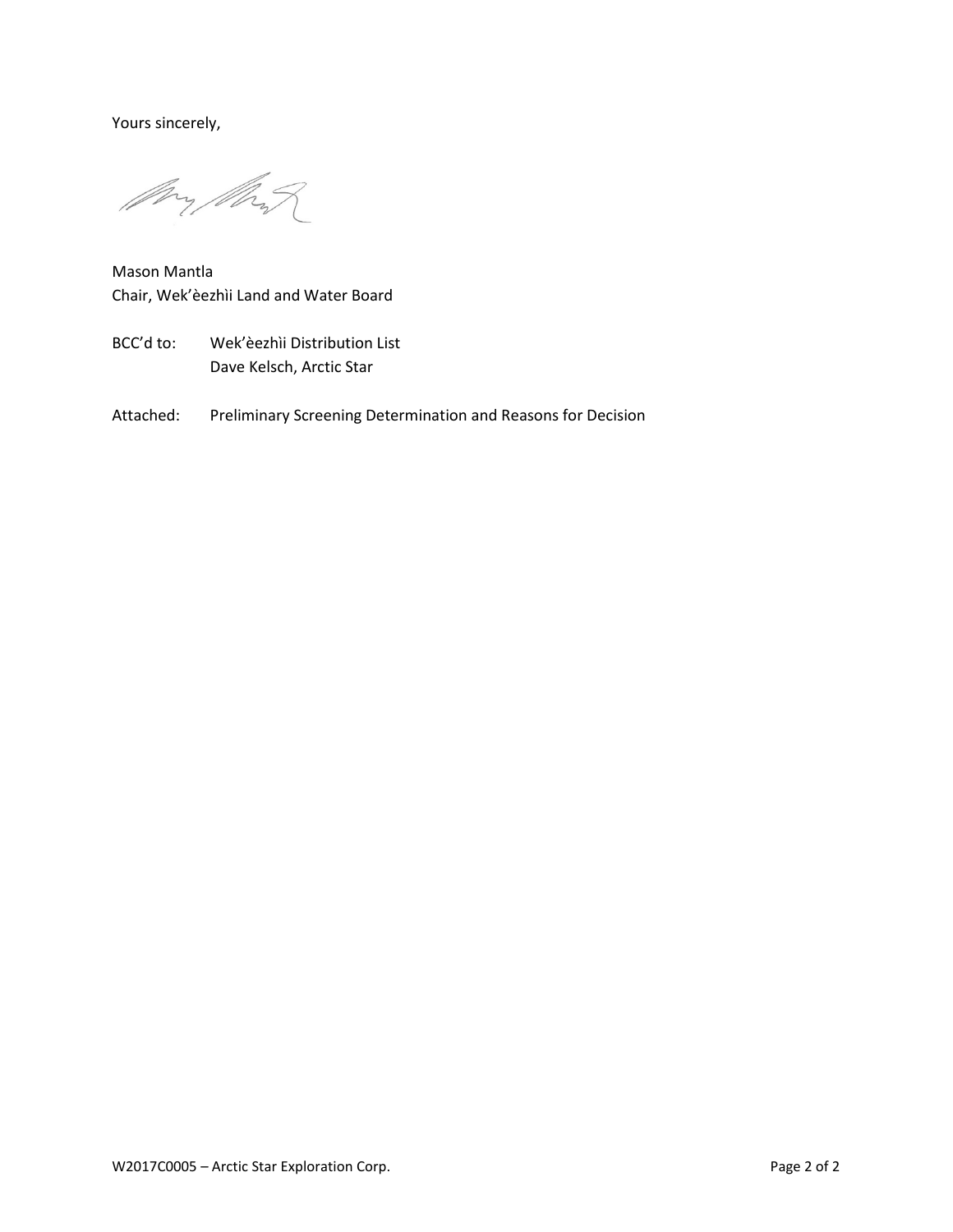

PO Box 32, Wekweeti NT X0E 1W0 Tel: 867-713-2500 Fax: 867-713-2502

#1-4905 48th Street, Yellowknife NT X1A 3S3 Tel: 867-765-4592 Fax: 867-765-4593 www.wlwb.ca

# **Preliminary Screening Determination and Reasons for Decision**

| <b>Land Use Permit Application</b> |                               |  |
|------------------------------------|-------------------------------|--|
| <b>File Number</b>                 | W2017C0005                    |  |
| Company                            | Arctic Star Exploration Corp. |  |
| Project                            | Diagras Project               |  |
| Location                           | Hardy Lake, NT                |  |
| <b>Activity</b>                    | <b>Mining Exploration</b>     |  |
| <b>Date of Decision</b>            | October 28, 2021              |  |

### **1.0 Decision**

In accordance with subsection 124(1) of the *Mackenzie Valley Resource Management Act* (MVRMA), the Wek'èezhìi Land and Water Board (WLWB or Board) met on October 28, 2021 to make a preliminary screening determination on the amendment request from Arctic Star Exploration Corp. (Arctic Star) (Applicant) for Land Use Permit W20[1](#page-2-0)7C0005 (Permit)<sup>1</sup> for the Diagras Project (Project)].<sup>[2](#page-2-1)</sup>

The Board has determined that some Project activities and areas are exempt from preliminary screening, because they were previously screened. The Applicant has proposed new Project areas, however, and the Board has decided not to refer the proposed changes to the Project to the Mackenzie Valley Environmental Impact Review Board (the Review Board) for Environmental Assessment because, based on the evidence, it is the Board's opinion that the proposed Project will not have a significant adverse impact on the environment or be a cause of public concern.

The Board's determination, including reasons for its decision, are detailed in the sections 3 and 4.

<span id="page-2-0"></span><sup>1</sup>See WLWB Online Registr[y www.wlwb.ca](https://wlwb.ca/) for W2017C0005 - Diagras - [Amendment Request -](https://registry.mvlwb.ca/Documents/W2017C0005/W2017C0005%20-%20Diagras%20-%20Amendment%20Request%20-%20Sept%2017_21.pdf) Sept 17\_21.pdf

<span id="page-2-1"></span><sup>&</sup>lt;sup>2</sup> The Project is the Diagras Project, which is the proposed development, where "development" is defined in Part 5 of the MVRMA as:

<sup>&</sup>quot;any undertaking, or any part or extension of an undertaking, that is carried out on land or water and includes an acquisition of lands pursuant to the *Historic Sites and Monuments Act* and measures carried out by a department or agency of government leading to the establishment of a park subject to the *Canada National Parks Act* or the establishment of a park under a territorial law."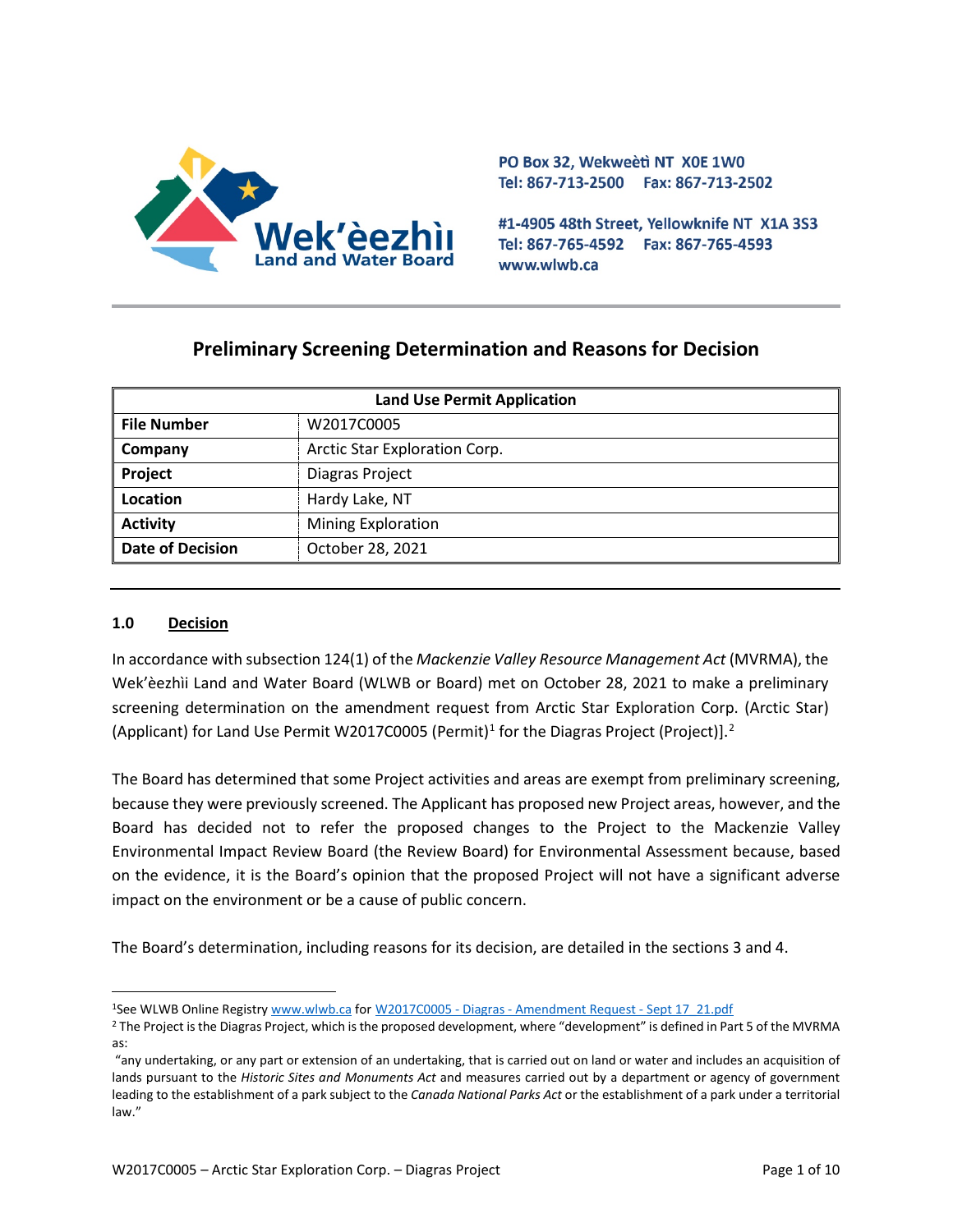### **2.0 Background and Scope of Screening**

The WLWB issued the Permit on December 13, 2017, for a period of five years commencing December 13, 2017, and expiring December 12, 2022. A Preliminary Screening was conducted on December 1[3](#page-3-0), 2017.<sup>3</sup> The Permit is to conduct mineral exploration activities including operation and maintenance of a camp, prospecting, mapping, till sampling, ground and airborne geophysics, diamond core and reverse circulation drilling, fuel storage, and use of vehicles and equipment at Hardy Lake, NT.

On September 17, 2021, the WLWB received an application to assign the Permit to Arctic Star Exploration Corp.[4](#page-3-1) On September 17, 2021, Arctic Star also submitted a complete Request to amend the Type A Land Use Permit.<sup>[5](#page-3-2)</sup> Arctic Star is requesting the inclusion of additional mineral claims staked contiguous to the 23 mineral claims already held by Arctic Star. In Arctic Star's Request, the Applicant stated they would like the new claims to become part of the 'complete application'; this means the amendment would not require revisions to the wording of any Permit conditions but would update the 'complete application' referenced in Part C, Condition 3 of the Permit.

On October 28, 2021, the Board decided to assign Permit W2017C0005 from Margaret Lake Diamonds Inc. to Arctic Star Exploration Corp., in accordance with the *Mackenzie Valley Resource Management Act*  (MVRMA).<sup>[6](#page-3-3)</sup> The Board subsequently considered Arctic Star's request to amend W2017C0005 to include the additional mineral claims.

The Amendment Request includes proposed changes to the Project. Under Part 1, Schedule 1, section 2.1 of the Exemption List Regulations to the MVRMA, project areas and activities that have already been subject to Part 5 of the MVRMA are exempt from preliminary screening. The new Project areas require screening by the Board in accordance with subsection 124(1) of the MVRMA.

In accordance with paragraph 125(1)(a) of the MVRMA, the Board must conduct a preliminary screening of the proposed changes to the Project to determine and report to the Review Board whether, in its opinion, the proposed changes to the Project might have a significant adverse impact on the environment, or might be a cause of public concern. The details of the Board's analysis are set out in section 3 below.

## **3.1 Scope of Screening:**

## Previously Screened or Assessed Areas and Activities:

Margaret Lake Diamonds Inc. submitted an application for a Type A Land Use Permit to the Wek'èezhìi Land and Water Board (WLWB) on October 23, 2017. The purpose of that application was to conduct mineral exploration including prospecting, mapping, till sampling, ground and airborne geophysics, diamond core drilling, and reverse circulation drilling, as well as for the operation and maintenance of a temporary camp. The area of interest is located on and to the south of Hardy Lake, approximately 35 kilometers northeast of the Diavik Diamond Mine and 35 kilometers east of the Ekati Diamond Mine. The

<span id="page-3-0"></span><sup>&</sup>lt;sup>3</sup> See WLWB Online Registry for W2017C0005 - [Margaret Lake Diamonds -](http://registry.mvlwb.ca/Documents/W2017C0005/W2017C0005%20-%20Margaret%20Lake%20Diamonds%20-%20Preliminary%20Screening%20-%20Dec%2013_17.pdf) Preliminary Screening - Dec 13\_17

<span id="page-3-1"></span><sup>4</sup> See WLWB Online Registry for W2017C0005 - Diagras - [Assignment Application -](http://registry.mvlwb.ca/Documents/W2017C0005/W2017C0005%20-%20Diagras%20-%20Assignment%20Application%20-%20Sept%2017_21.pdf) Sept 17\_21

<span id="page-3-2"></span><sup>5</sup> See WLWB Online Registry for W2017C0005 - Diagras - [Amendment Request -](http://registry.mvlwb.ca/Documents/W2017C0005/W2017C0005%20-%20Diagras%20-%20Amendment%20Request%20-%20Sept%2017_21.pdf) Sept 17\_21

<span id="page-3-3"></span><sup>&</sup>lt;sup>6</sup> See WLWB Online Registry for W2017C0005 - Diagras - [Land Use Permit -](http://registry.mvlwb.ca/Documents/W2017C0005/W2017C0005%20-%20Diagras%20-%20Land%20Use%20Permit%20-%20Assignment%20-%20Oct%2028_21.pdf) Assignment - Oct 28 21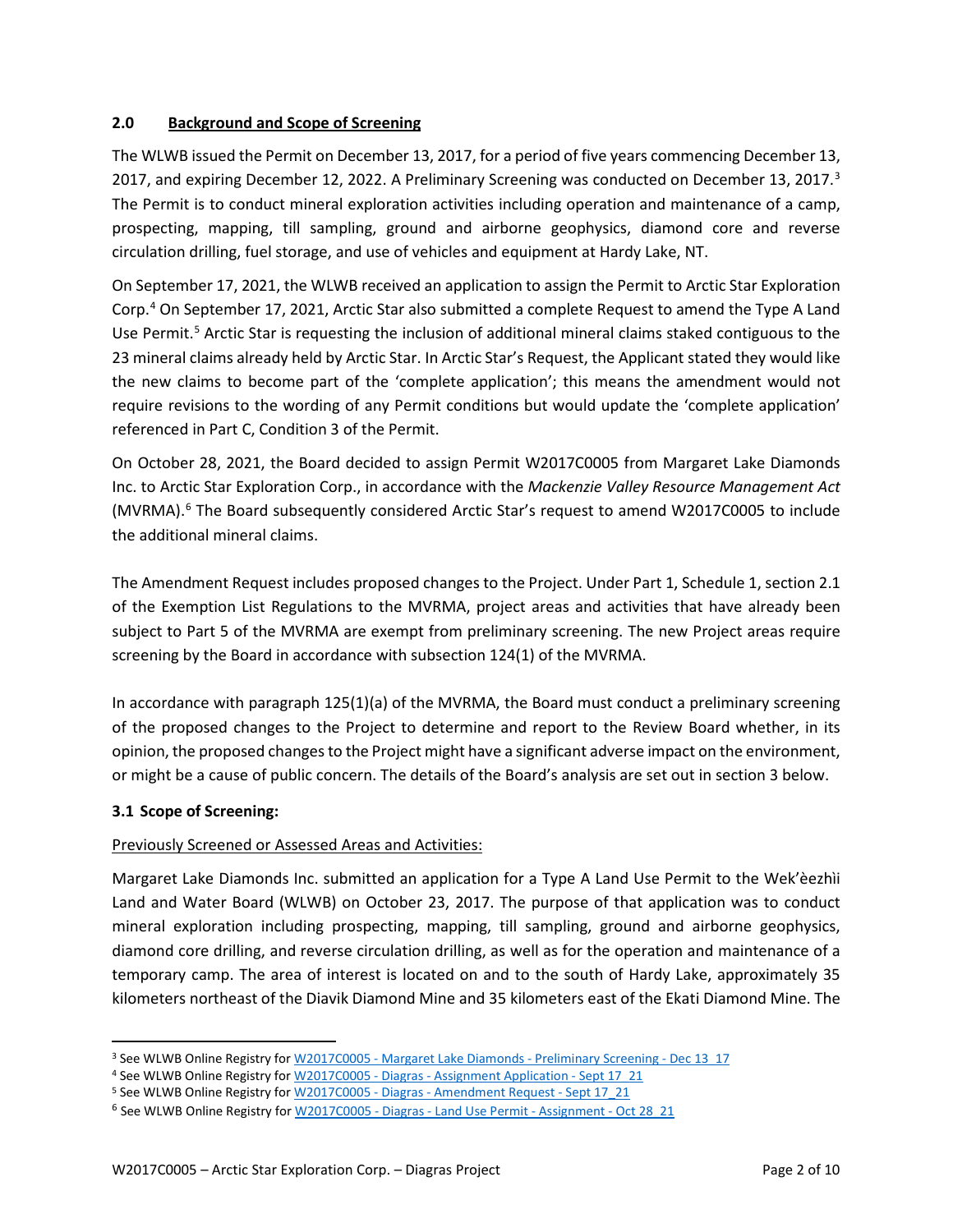project was a joint venture between Margaret Lake Diamonds Inc. and Arctic Star Exploration Corp. The area previously screened, including the mineral claims included in the screening, are outlined in the Preliminary Screening that was conducted on December 13, 2017.<sup>7</sup>

Activities that the Board understands to have been previously considered, and which therefore do not require preliminary screening at this time, are listed below.

#### New Areas:

No new activities are being requested by Arctic Star. The Applicant has stated in the Amendment Request that the Applicant requests to amend Part C, Condition 3 to include an additional mineral claims (35 claims for a total of 29,464.95 hectares) that had previously been held by Aurora Geosciences Ltd. and were transferred to Arctic Star Exploration Corp.

|                | Mineral Claim # | Previously Held by:     | Current Claims Holder:               |
|----------------|-----------------|-------------------------|--------------------------------------|
| $\mathbf{1}$   | M10777          | Aurora Geosciences Ltd. | <b>Arctic Star Exploration Corp.</b> |
| $\overline{2}$ | M10778          | Aurora Geosciences Ltd. | Arctic Star Exploration Corp.        |
| 3              | M10775          | Aurora Geosciences Ltd. | Arctic Star Exploration Corp.        |
| $\pmb{4}$      | M10776          | Aurora Geosciences Ltd. | <b>Arctic Star Exploration Corp.</b> |
| 5              | M10771          | Aurora Geosciences Ltd. | Arctic Star Exploration Corp.        |
| 6              | M10772          | Aurora Geosciences Ltd. | <b>Arctic Star Exploration Corp.</b> |
| $\overline{7}$ | M10773          | Aurora Geosciences Ltd. | <b>Arctic Star Exploration Corp.</b> |
| 8              | M10774          | Aurora Geosciences Ltd. | Arctic Star Exploration Corp.        |
| 9              | M10782          | Aurora Geosciences Ltd. | Arctic Star Exploration Corp.        |
| 10             | M10779          | Aurora Geosciences Ltd. | <b>Arctic Star Exploration Corp.</b> |
| 11             | M10780          | Aurora Geosciences Ltd. | <b>Arctic Star Exploration Corp.</b> |
| 12             | M10781          | Aurora Geosciences Ltd. | <b>Arctic Star Exploration Corp.</b> |
| 13             | M10479          | Aurora Geosciences Ltd. | Arctic Star Exploration Corp.        |
| 14             | M10400          | Aurora Geosciences Ltd. | Arctic Star Exploration Corp.        |
| 15             | M10786          | Aurora Geosciences Ltd. | <b>Arctic Star Exploration Corp.</b> |
| 16             | M10478          | Aurora Geosciences Ltd. | <b>Arctic Star Exploration Corp.</b> |
| 17             | M10787          | Aurora Geosciences Ltd. | <b>Arctic Star Exploration Corp.</b> |
| 18             | M10390          | Aurora Geosciences Ltd. | <b>Arctic Star Exploration Corp.</b> |
| 19             | M10791          | Aurora Geosciences Ltd. | Arctic Star Exploration Corp.        |
| 20             | M10783          | Aurora Geosciences Ltd. | <b>Arctic Star Exploration Corp.</b> |
| 21             | M10784          | Aurora Geosciences Ltd. | <b>Arctic Star Exploration Corp.</b> |
| 22             | M10785          | Aurora Geosciences Ltd. | Arctic Star Exploration Corp.        |
| 23             | M10790          | Aurora Geosciences Ltd. | Arctic Star Exploration Corp.        |
| 24             | M10788          | Aurora Geosciences Ltd. | Arctic Star Exploration Corp.        |
| 25             | M10789          | Aurora Geosciences Ltd. | <b>Arctic Star Exploration Corp.</b> |
| 26             | M10793          | Aurora Geosciences Ltd. | Arctic Star Exploration Corp.        |
| 27             | M10389          | Aurora Geosciences Ltd. | <b>Arctic Star Exploration Corp.</b> |

<span id="page-4-0"></span>See WLWB Online Registry for W2017C0005 - [Margaret Lake Diamonds -](http://registry.mvlwb.ca/Documents/W2017C0005/W2017C0005%20-%20Margaret%20Lake%20Diamonds%20-%20Preliminary%20Screening%20-%20Dec%2013_17.pdf) Preliminary Screening - Dec 13\_17

<span id="page-4-1"></span>8 See WLWB Online Registry for W2017C0005 - [Margaret Lake Diamonds -](http://registry.mvlwb.ca/Documents/W2017C0005/W2017C0005%20-%20Margaret%20Lake%20Diamonds%20-%20Preliminary%20Screening%20-%20Dec%2013_17.pdf) Preliminary Screening - Dec 13\_17.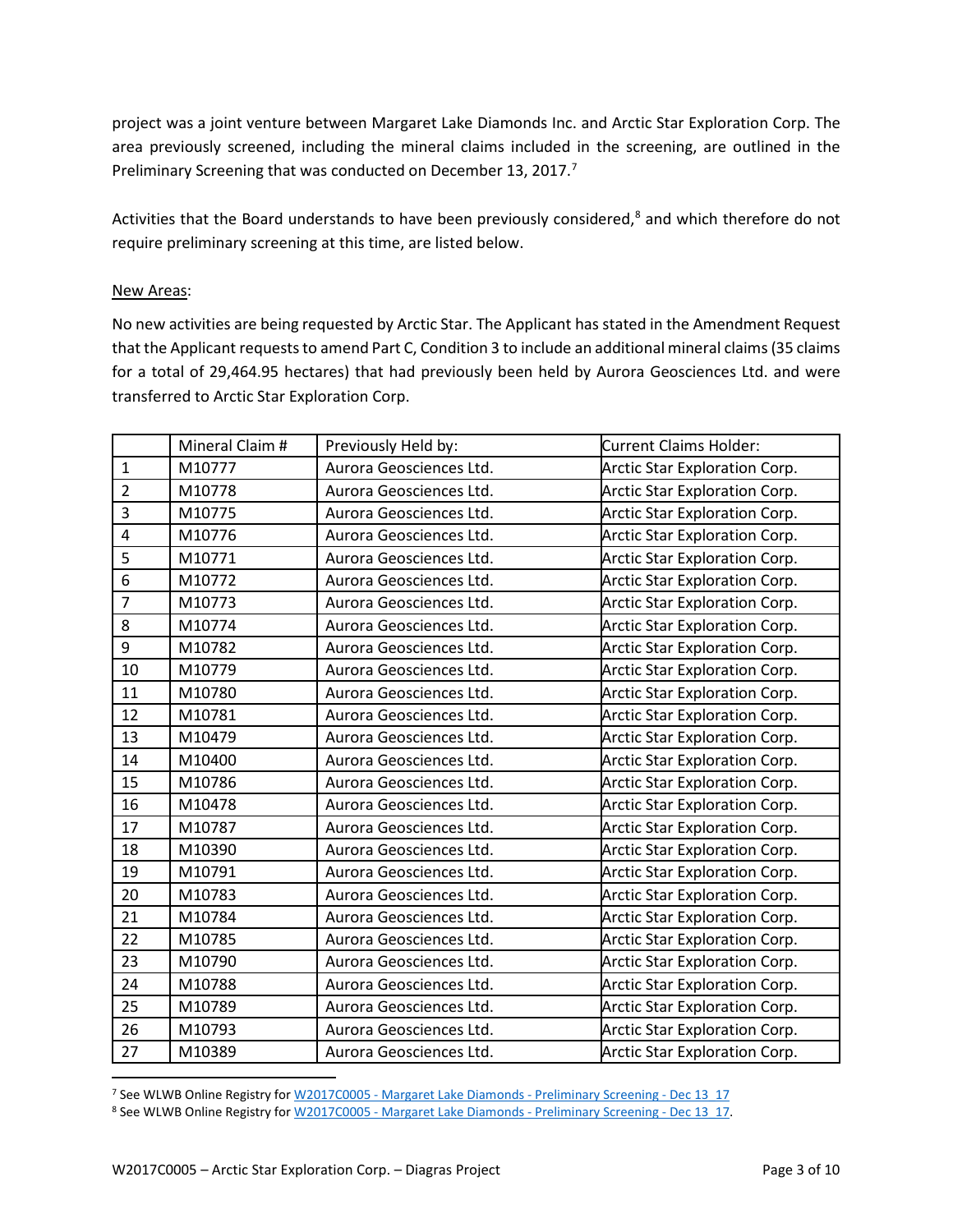| 28 | M10388 | Aurora Geosciences Ltd. | Arctic Star Exploration Corp. |
|----|--------|-------------------------|-------------------------------|
| 29 | M10386 | Aurora Geosciences Ltd. | Arctic Star Exploration Corp. |
| 30 | M10797 | Aurora Geosciences Ltd. | Arctic Star Exploration Corp. |
| 31 | M10796 | Aurora Geosciences Ltd. | Arctic Star Exploration Corp. |
| 32 | M10387 | Aurora Geosciences Ltd. | Arctic Star Exploration Corp. |
| 33 | M10795 | Aurora Geosciences Ltd. | Arctic Star Exploration Corp. |
| 34 | M10794 | Aurora Geosciences Ltd. | Arctic Star Exploration Corp. |
| 35 | M10792 | Aurora Geosciences Ltd. | Arctic Star Exploration Corp. |

In Arctic Star's submission, the Company stated its Request to amend the Permit was to include an additional 27 mineral claims that are staked contiguous to their existing claims. While the Request stated 27 claims, the map and list of claims included in the submission was for an additional 35 claims. During the public review, Board staff requested that the Company clarify which of the 35 mineral claims transferred from Aurora Geosciences Ltd. is part of the 27 additional claims that Arctic Star is requesting be included in the amended Permit (WLWB staff comment 1). Arctic Star apologized for the typo and clarified that its Request was for the additional 35 claims included in the map and the list attached to the Amendment Request. Because the full 35 claims were included in the map and the list circulated to parties, the Board is of the opinion that this information was available for consideration as part of the public review. Thus, the Board has considered the Request to include all 35 claims.

### **3.2 Public Record and Regulatory Proceeding**

To assist the Board in its preliminary screening determination for the Project, the Board distributed the Request and a draft Permit for public review on September 21, 2021, inviting reviewers to provide comments and recommendations on the Request and the preliminary screening (e.g., on impacts and mitigation measures) using the Online Review System (ORS). Comments were due October 12, 2021, with responses from the Applicant due October 19, 2021. The Board received comments and recommendations from the Government of the Northwest Territories Department of Lands North Slave Region (Lands Department and Lands Inspector), Wek'èezhìi Renewable Resources Board (WRRB), the Government of the Northwest Territories Environment and Natural Resources (GNWT-ENR). Board staff also submitted comments. Reviewer recommendations and the proponent responses are available on the WLWB Online Registry.<sup>[9](#page-5-0)</sup>

Since there were no requests to extend the reviewer comment deadline, the Board is satisfied that a reasonable period of notice was given to affected communities and First Nations, as required by subsection 63(2) of the MVRMA. The Board is also satisfied that the Tłycho Government has been consulted in accordance with section 63 of the MVRMA.

<span id="page-5-0"></span><sup>9</sup> See WLWB Online Registry for W2017C0005 - Diagras - Assignment and Amendment - [Review Summary and Attachments -](http://registry.mvlwb.ca/Documents/W2017C0005/W2017C0005%20-%20Diagras%20-%20Assignment%20and%20Amendment%20-%20Review%20Summary%20and%20Attachments%20-%20Oct%2019_21.pdf) Oct [19\\_21](http://registry.mvlwb.ca/Documents/W2017C0005/W2017C0005%20-%20Diagras%20-%20Assignment%20and%20Amendment%20-%20Review%20Summary%20and%20Attachments%20-%20Oct%2019_21.pdf)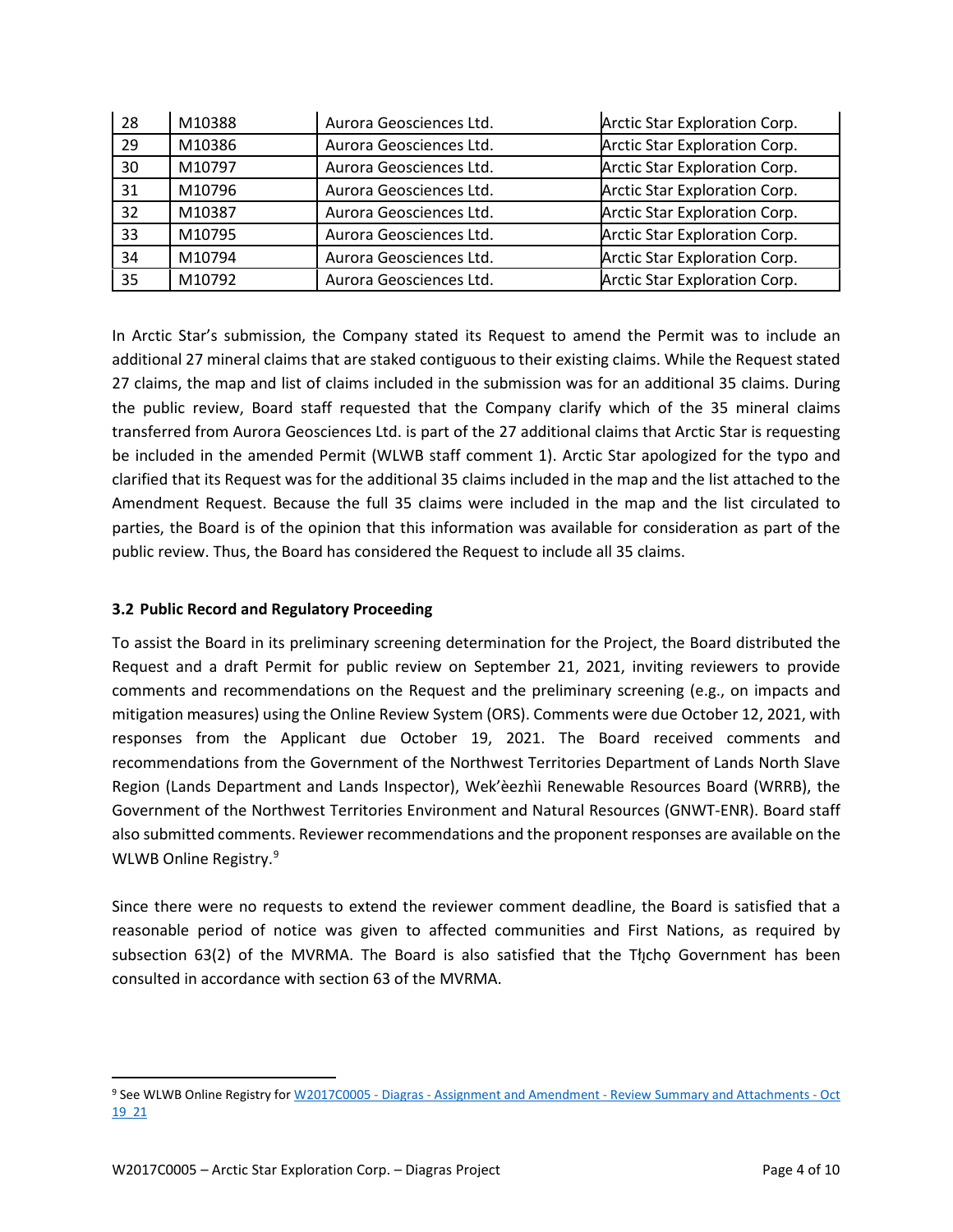## **3.0 Potential Impacts and Proposed Mitigations**

Table 1 below summarizes:

- the potential impacts of the proposed changes to the Project;
- the concerns that were identified during the regulatory proceeding and how the Applicant addressed those concerns;
- the proposed and potential mitigations for the potential impacts; and
- the Board's analysis of the potential impacts and proposed mitigations.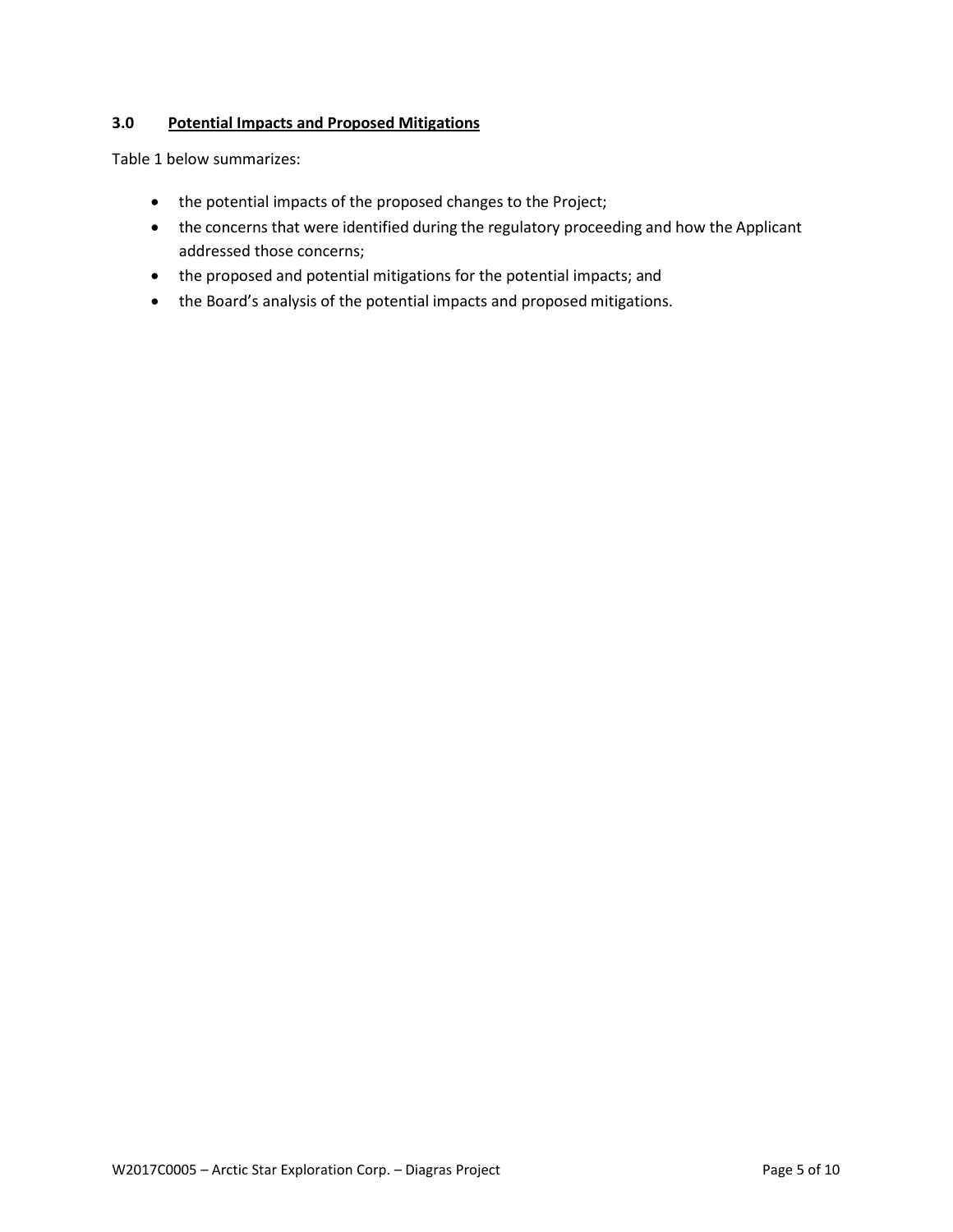| <b>Potential</b><br>Impact | <b>Activity</b>      | <b>Proposed Mitigations</b><br>Description of measures to reduce potential impacts, including<br>consideration of cumulative impacts and climate change. | <b>Board Analysis and Determination</b>       |
|----------------------------|----------------------|----------------------------------------------------------------------------------------------------------------------------------------------------------|-----------------------------------------------|
| Direct loss or             | Clearing of timber,  |                                                                                                                                                          | Based on the described mitigations, it is the |
| removal of                 | brush, or vegetation | With the increase in area, the WRRB noted concern regarding the<br>$\bullet$                                                                             | Board's opinion that the proposed activities  |
| habitat, dens,             | mat;                 | potential effects to barren-ground caribou, Species at Risk,                                                                                             | will not have a significant adverse impact on |
| or nests                   | Stripping of         | Wildlife Habitat, and the barren-ground caribou migrations                                                                                               | the environment or be a cause of public       |
|                            | overburden;          | throughout the area (WRRB comment 2). WRRB recommended                                                                                                   | concern.                                      |
|                            |                      | that a Tier 1 Wildlife Management and Monitoring Plan (WMMP)                                                                                             |                                               |
|                            |                      | be developed for the project to ensure proper mitigations and                                                                                            |                                               |
|                            |                      | monitoring efforts are in place for wildlife in the project area                                                                                         |                                               |
|                            |                      | (WRRB comment 2). Arctic Star responded that the Company will                                                                                            |                                               |
|                            |                      | adhere to all conditions in the amended permit. The Board can                                                                                            |                                               |
|                            |                      | consider the inclusion of a requirement for WMMP to mitigate                                                                                             |                                               |
|                            |                      | impacts to wildlife habitat as a result of the increase in area.                                                                                         |                                               |
|                            |                      | GNWT-ENR submitted several comments related to wildlife and                                                                                              |                                               |
|                            |                      | wildlife habitat and recommended the inclusion of several                                                                                                |                                               |
|                            |                      | conditions related to mitigating impacts to nests and dens (GNWT-                                                                                        |                                               |
|                            |                      | ENR comments 3 and 4). Arctic Star responded that the Company                                                                                            |                                               |
|                            |                      | will adhere to all conditions in the amended permit. The current                                                                                         |                                               |
|                            |                      | Permit includes the 'Habitat Damage' standard condition, which is                                                                                        |                                               |
|                            |                      | used to prevent damage to wildlife and fish habitat. During                                                                                              |                                               |
|                            |                      | consideration of the initial application, the Proponent had                                                                                              |                                               |
|                            |                      | committed that if any land clearing activities or land occupancy                                                                                         |                                               |
|                            |                      | activities such as drill placement is to occur the Proponent                                                                                             |                                               |
|                            |                      | committed to first having field crews investigate the location for                                                                                       |                                               |
|                            |                      | migratory bird nest and eggs (response to ECCC comment 1; Initial                                                                                        |                                               |
|                            |                      | Application 2017).                                                                                                                                       |                                               |

# **Table 1: Potential Impacts and Proposed Mitigations for the Proposed Project**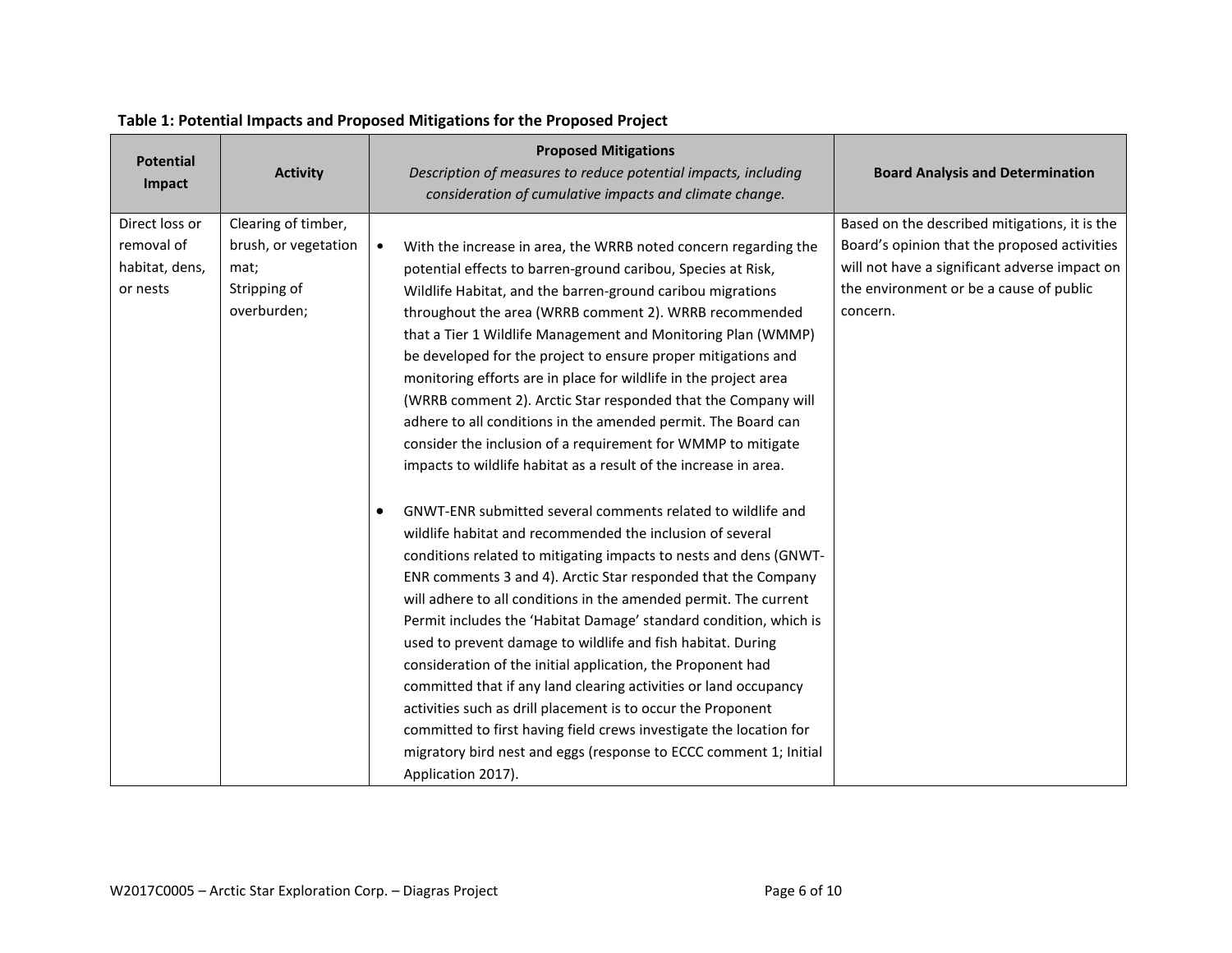| Soil<br>Compaction;<br>compaction of<br>vegetation<br>Water table<br>alteration | Drilling<br><b>Drilling</b>              | The existing Permit has conditions which is used to mitigate the<br>described impact:<br><b>Prevention of Rutting</b><br>$\circ$<br>Vehicle Movement Freeze-up<br>$\circ$<br>• The existing Permit has a condition which is used to mitigate the<br>described impact:<br>Flowing Artesian Well<br>$\circ$            | Based on the described mitigations, it is the<br>Board's opinion that the proposed activities<br>will not have a significant adverse impact on<br>the environment or be a cause of public<br>concern.<br>Based on the described mitigations, it is the<br>Board's opinion that the proposed activities<br>will not have a significant adverse impact on<br>the environment or be a cause of public<br>concern. |
|---------------------------------------------------------------------------------|------------------------------------------|----------------------------------------------------------------------------------------------------------------------------------------------------------------------------------------------------------------------------------------------------------------------------------------------------------------------|----------------------------------------------------------------------------------------------------------------------------------------------------------------------------------------------------------------------------------------------------------------------------------------------------------------------------------------------------------------------------------------------------------------|
| Change to or<br>loss of<br>heritage<br>resource                                 | <b>Drilling</b>                          | • The existing Permit has conditions which are used to identify and<br>prevent destruction of heritage resources. These include:<br>Archaeological Buffer<br>$\circ$<br>Site Disturbance<br>$\circ$<br>Site Discovery and Notification<br>$\circ$<br>Archaeological Overview<br>$\circ$<br>AIA - High Potential<br>O | Based on the described mitigations, it is the<br>Board's opinion that the proposed activities<br>will not have a significant adverse impact on<br>the environment or be a cause of public<br>concern.                                                                                                                                                                                                          |
| Drainage                                                                        | Drilling and                             | • The existing Permit has conditions which are used to mitigate the                                                                                                                                                                                                                                                  | Based on the described mitigations, it is the                                                                                                                                                                                                                                                                                                                                                                  |
| pattern                                                                         | <b>Associated Water</b>                  | potential for drilling to alter the drainage pattern:                                                                                                                                                                                                                                                                | Board's opinion that the proposed activities                                                                                                                                                                                                                                                                                                                                                                   |
| changes                                                                         | Use                                      | Drilling Near Water or on Ice<br>$\circ$                                                                                                                                                                                                                                                                             | will not have a significant adverse impact on                                                                                                                                                                                                                                                                                                                                                                  |
|                                                                                 |                                          | <b>Drilling Waste</b><br>$\circ$                                                                                                                                                                                                                                                                                     | the environment or be a cause of public                                                                                                                                                                                                                                                                                                                                                                        |
|                                                                                 |                                          | Natural Drainage<br>O                                                                                                                                                                                                                                                                                                | concern.                                                                                                                                                                                                                                                                                                                                                                                                       |
| Change in                                                                       | Trenching, diamond                       | • The existing Permit has conditions which are used to mitigate the                                                                                                                                                                                                                                                  | Based on the described mitigations, it is the                                                                                                                                                                                                                                                                                                                                                                  |
| water quality;                                                                  | drilling, geotechnical                   | described impact:                                                                                                                                                                                                                                                                                                    | Board's opinion that the proposed activities                                                                                                                                                                                                                                                                                                                                                                   |
| Soil                                                                            | borehole drilling;                       | Spill Contingency Plan<br>$\circ$                                                                                                                                                                                                                                                                                    | will not have a significant adverse impact on                                                                                                                                                                                                                                                                                                                                                                  |
| Contamination                                                                   | Transfer, storage,                       | <b>Drilling Waste</b><br>$\circ$                                                                                                                                                                                                                                                                                     | the environment or be a cause of public                                                                                                                                                                                                                                                                                                                                                                        |
|                                                                                 | and use of                               | Drilling Waste Disposal<br>$\circ$                                                                                                                                                                                                                                                                                   | concern.                                                                                                                                                                                                                                                                                                                                                                                                       |
|                                                                                 | petroleum products                       | <b>Drilling Waste Containment</b><br>$\circ$                                                                                                                                                                                                                                                                         |                                                                                                                                                                                                                                                                                                                                                                                                                |
|                                                                                 | and/or chemicals;                        | <b>Report Spills</b><br>$\circ$                                                                                                                                                                                                                                                                                      |                                                                                                                                                                                                                                                                                                                                                                                                                |
|                                                                                 | On-site storage or                       | Waste Petroleum Disposal<br>O                                                                                                                                                                                                                                                                                        |                                                                                                                                                                                                                                                                                                                                                                                                                |
|                                                                                 | disposal of wastes<br>(domestic garbage, | Waste Management<br>$\circ$                                                                                                                                                                                                                                                                                          |                                                                                                                                                                                                                                                                                                                                                                                                                |
|                                                                                 | sewage, waste                            | Sewage Disposal - Plan<br>$\circ$                                                                                                                                                                                                                                                                                    |                                                                                                                                                                                                                                                                                                                                                                                                                |
|                                                                                 |                                          |                                                                                                                                                                                                                                                                                                                      |                                                                                                                                                                                                                                                                                                                                                                                                                |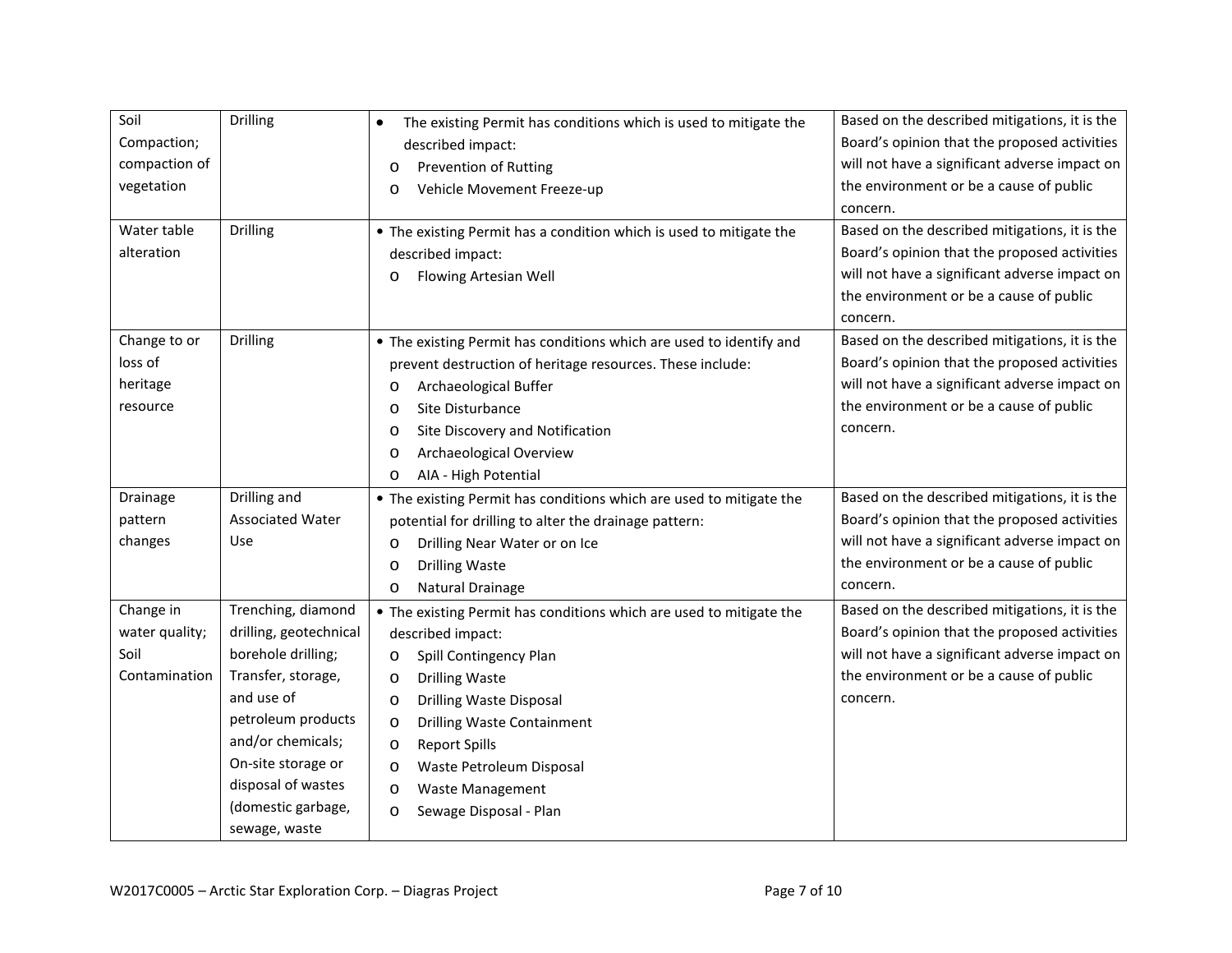|                | petroleum products, |                                                                       |                                               |
|----------------|---------------------|-----------------------------------------------------------------------|-----------------------------------------------|
|                | drilling waste and  |                                                                       |                                               |
|                | hydraulic flowback  |                                                                       |                                               |
|                | fluids, hazardous   |                                                                       |                                               |
|                | wastes, etc.)       |                                                                       |                                               |
| Changes in     | Direct or indirect  | • The existing Permit has conditions which are used to mitigate the   | Based on the described mitigations, it is the |
| water quality; | disposal of waste   | described impact:                                                     | Board's opinion that the proposed activities  |
| Soil           | into water;         | <b>Fuel Near Water</b><br>$\circ$                                     | will not have a significant adverse impact on |
| Contamination  | Transfer, storage,  | Fuel Cache Secondary Containment<br>O                                 | the environment or be a cause of public       |
|                | and use of          | Secondary Containment - Refueling<br>O                                | concern.                                      |
|                | petroleum products  | Seal Outlet<br>$\circ$                                                |                                               |
|                | and/or chemicals    | Spill Response<br>$\circ$                                             |                                               |
|                | near a watercourse; | <b>Drip Trays</b><br>$\circ$                                          |                                               |
|                | On-site storage or  | Clean Up Spills<br>O                                                  |                                               |
|                | disposal of wastes  |                                                                       |                                               |
|                | (domestic garbage,  |                                                                       |                                               |
|                | sewage, waste       |                                                                       |                                               |
|                | petroleum products, |                                                                       |                                               |
|                | drilling waste and  |                                                                       |                                               |
|                | hydraulic flowback  |                                                                       |                                               |
|                | fluids, hazardous   |                                                                       |                                               |
|                | wastes, etc.)       |                                                                       |                                               |
| Increased      | Drilling,           | • The existing Permit has a condition which is used to mitigate the   | Based on the described mitigations, it is the |
| greenhouse     | Transportation      | described impact:                                                     | Board's opinion that the proposed activities  |
| gases          |                     | The Proponent did not propose any mitigations however, the<br>$\circ$ | will not have a significant adverse impact on |
|                |                     | amendment does not propose an increase in activities, only            | the environment or be a cause of public       |
|                |                     | additional land area in which activities can be conducted             | concern.                                      |
|                |                     | therefore the proposed impact does not exceed what has been           |                                               |
|                |                     | previously screened.                                                  |                                               |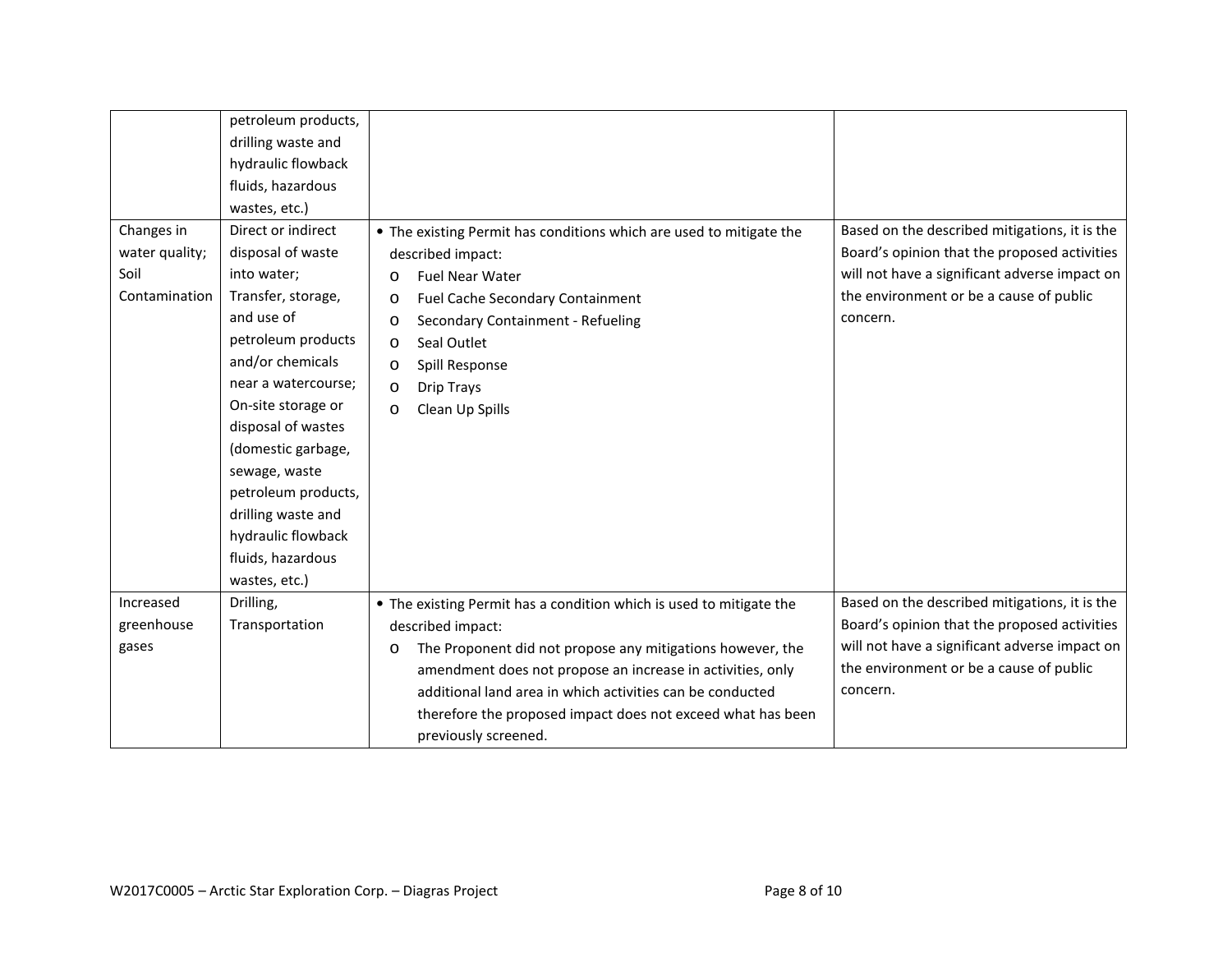## **4.1 Consideration of Potential Impacts**

Based on the potential impacts and proposed mitigationsidentified above in Table 1, the Board considered whether the changes to the Project might have a significant adverse impact on the environment. In general, impacts of the Project on the environment can be mitigated through the use of permit conditions of two general types:

- 1. conditions in the existing Permit, including requirements for management and monitoring plans, with revisions where necessary; and
- 2. new or unique conditions that may be needed to mitigate potential impacts of the changes to the Project that may not be addressed by the conditions in the existing Permit, and which may be from the Board's standard conditions list or established by the Board as per the MVLWB *[Standard Process for Creating New](https://mvlwb.com/sites/default/files/2021-07/LWB%20Standard%20Process%20for%20New%20Conditions%20-%20Jul%2019_21.pdf) Conditions*.

These conditions may include requirements for management and monitoring plans that provide detailed information regarding the implementation of mitigation measures and the evaluation of their effectiveness.

A draft Permit was circulated for review during the regulatory proceeding, and all Parties were given the opportunity to provide comments and recommendations on the draft conditions. In finalizing the conditions, the Board will consider all of the evidence provided through the regulatory proceeding.

## **4.2 Consideration of Public Concern**

In addition to considering the potential impacts of the Project, the Board considered whether the changes to the Project might be a cause of public concern. Based on the evidence provided during the regulatory proceeding, the Board did not identify any comments or issues that indicate that the Project is a cause of public concern.

## **4.0 Conclusion**

The Board completed a preliminary screening of the Project on December 13, 2017;<sup>[10](#page-10-0)</sup> however, the Amendment Request includes proposed changes to the Project. Accordingly, the Board has determined that Project activities and areas that have already been subject to Part 5 of the MVRMA are exempt from preliminary screening under Part 1, Schedule 1, section 2.1 of the Exemption List Regulations to the MVRMA. The Board has conducted a preliminary screening of the proposed changes to the Project.

The Board has reviewed all the evidence received during the regulatory process with respect to the Preliminary Screening of the proposed changes to the Project. Based on the evidence, it is the Board's opinion that the proposed changes to the Project will not have a significant adverse impact on the environment or be a cause of public concern, as set out in paragraph 125(1)(a) of theMVRMA. The Board has therefore decided not to refer the proposed changes to the Project to Environmental Assessment.

<span id="page-10-0"></span><sup>&</sup>lt;sup>10</sup> See WLWB Online Registry for W2017C0005 - [Margaret Lake Diamonds -](http://registry.mvlwb.ca/Documents/W2017C0005/W2017C0005%20-%20Margaret%20Lake%20Diamonds%20-%20Preliminary%20Screening%20-%20Dec%2013_17.pdf) Preliminary Screening - Dec 13\_17